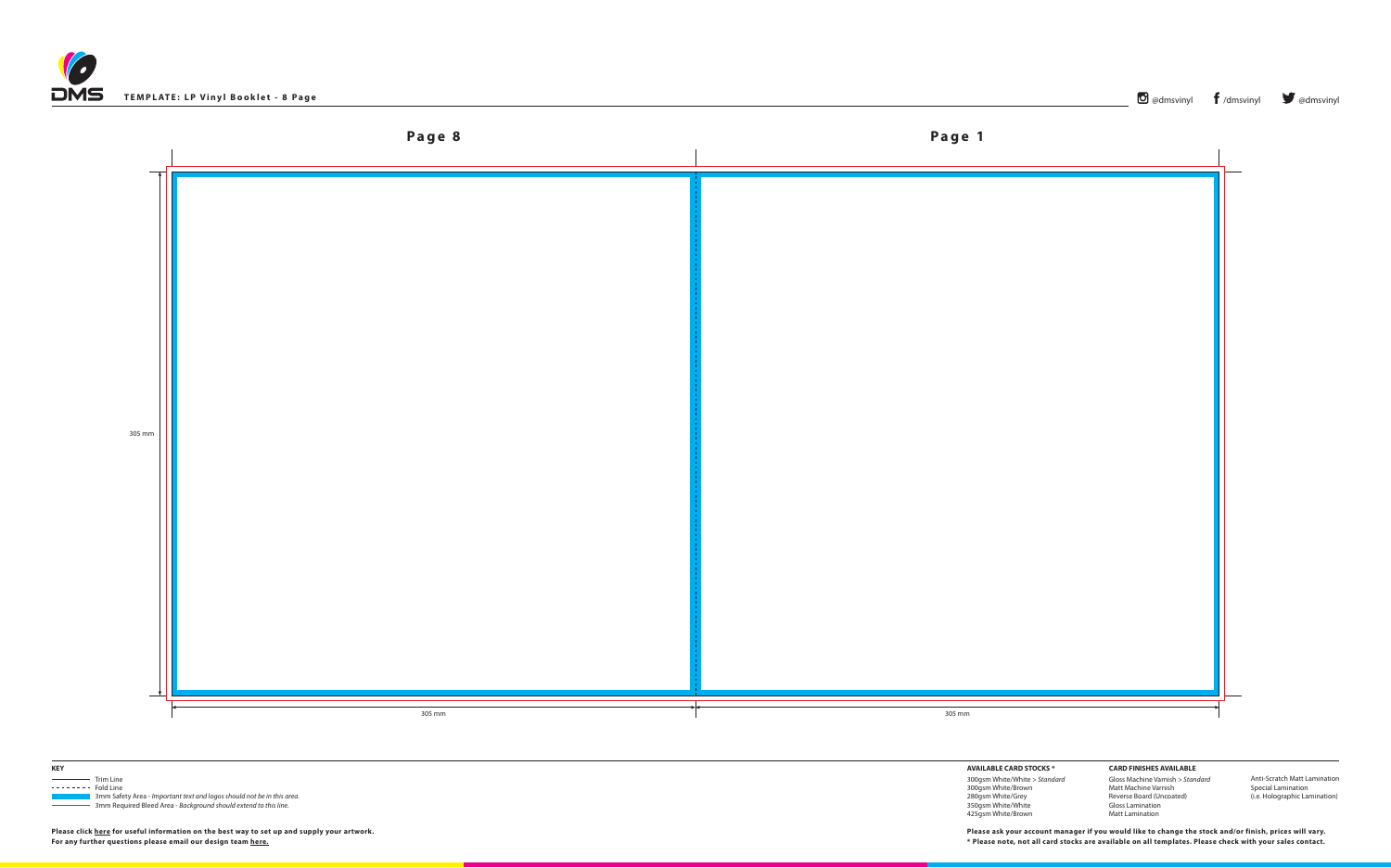





 3mm Safety Area - *Important text and logos should not be in this area*. 3mm Required Bleed Area - *Background should extend to this line.*

## **AVAILABLE CARD STOCKS \***

300gsm White/White *> Standard* 300gsm White/Brown 280gsm White/Grey 350gsm White/White 425gsm White/Brown

**CARD FINISHES AVAILABLE** Gloss Machine Varnish *> Standard* Matt Machine Varnish Reverse Board (Uncoated) Gloss Lamination Matt Lamination

Anti-Scratch Matt Lamination Special Lamination (i.e. Holographic Lamination)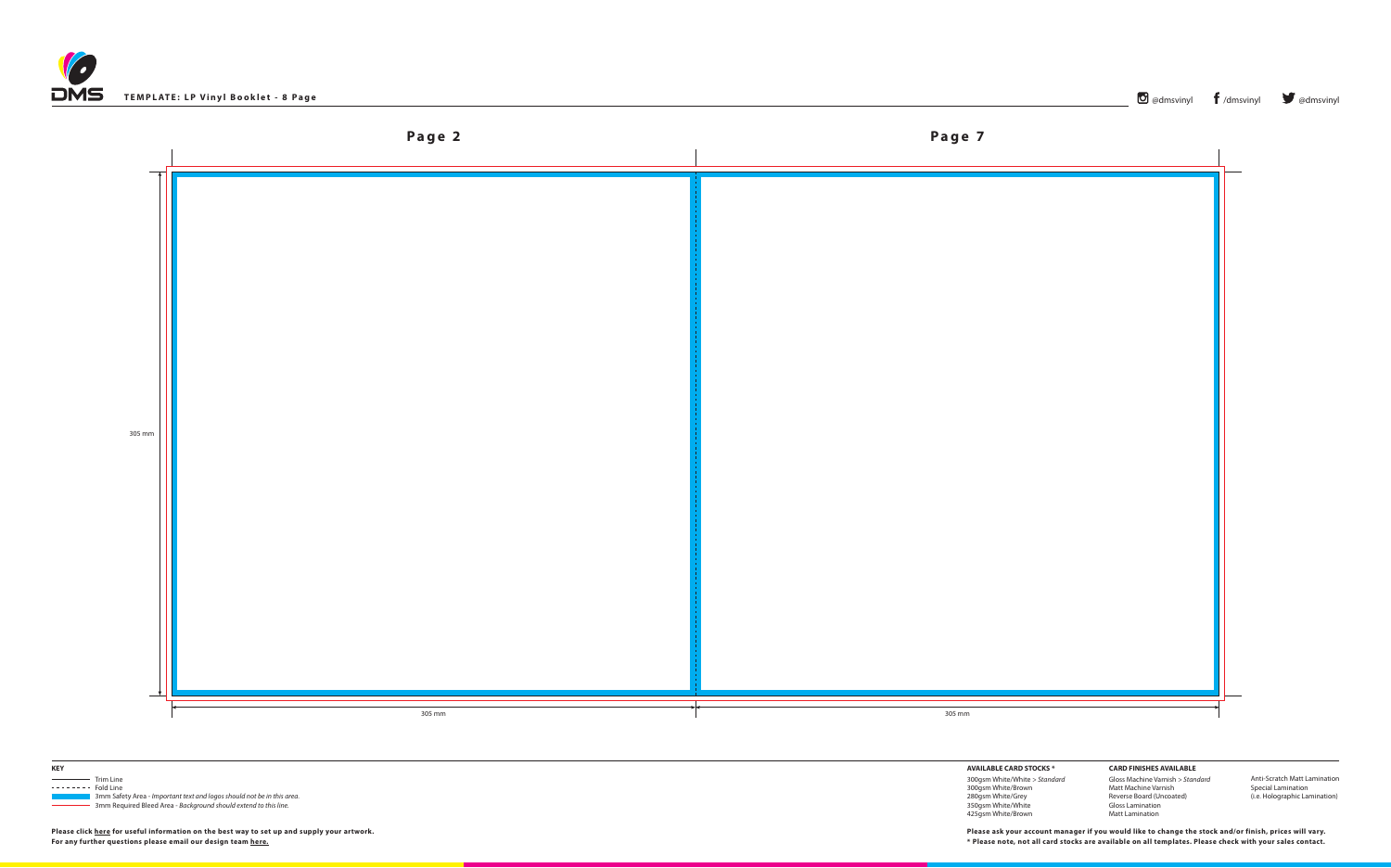





 3mm Safety Area - *Important text and logos should not be in this area*. 3mm Required Bleed Area - *Background should extend to this line.*

**AVAILABLE CARD STOCKS \***

300gsm White/White *> Standard* 300gsm White/Brown 280gsm White/Grey 350gsm White/White 425gsm White/Brown

**CARD FINISHES AVAILABLE** Gloss Machine Varnish *> Standard* Matt Machine Varnish Reverse Board (Uncoated) Gloss Lamination Matt Lamination

Anti-Scratch Matt Lamination Special Lamination (i.e. Holographic Lamination)